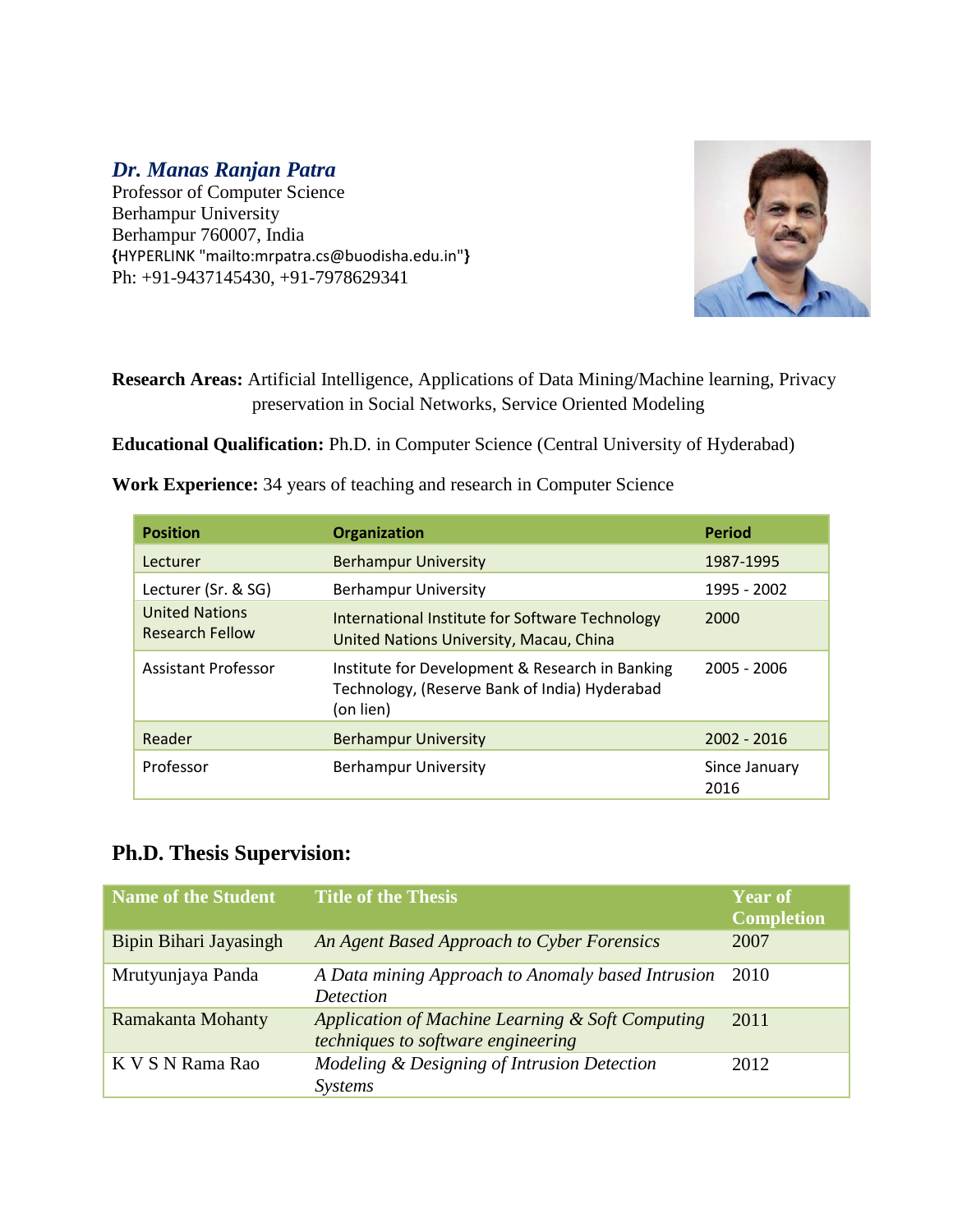| <b>K Hemant Kumar</b><br>Reddy | An Automated Performance Tuning Framework for<br><b>Scheduling Computational Jobs in Desktop Grid</b><br>Environment | 2014                                            |
|--------------------------------|----------------------------------------------------------------------------------------------------------------------|-------------------------------------------------|
| Rama Krushna Das               | A Service Oriented Design Approach for Developing<br><b>E-Governance Applications</b>                                | 2015                                            |
| Rabi Prasad Padhy              | Cloud Based Approach for Effective Utilization of<br><b>Computing Resources in Large Enterprises</b>                 | 2015                                            |
| Ashalata Panigrahi             | Application of Soft Computing Techniques to<br><b>Network Intrusion Detection</b>                                    | 2015                                            |
| V Mohan Patra                  | A Study on Knowledge Discovery using data Mining<br><b>Techniques</b>                                                | 2017                                            |
| Jagannath Sahu                 | Design and Path Planning of Vision based<br><b>Autonomous Mobile Robot using Image Processing</b><br>Technique       | 2017                                            |
| Rajesh Kumar Sahoo             | Application of Optimization Techniques to Model<br>based Software Testing for Maximal Test Coverage                  | 2019                                            |
| Pabitrananda Patnaik           | A Study on Software Quality Assurance for<br><b>Electronic Governance Projects</b>                                   | 2019                                            |
| <b>Sunil Kumar Nahak</b>       | Development of Test Strategies for Service Oriented<br>Systems                                                       | 2021                                            |
| Debasis Mohapatra              | An Anonymization based Approach for Privacy<br><b>Preservation in Social Networks</b>                                | 2021                                            |
| <b>Manas Kumar Nanda</b>       | Some Approaches to Developing Security Models for<br><b>Cloud based Systems</b>                                      | Submitted                                       |
| Swarupananda Bissoyi           | Recommending Similar Patients in a Social Network<br>of Patients using Medical Knowledge Bases                       | Pre-<br>Submission<br>Presentation<br>Completed |
| Bikash Ranjan Bag              | Development of Speech to Text Generation System<br>for Odia Language                                                 | Under<br>Progress                               |
| Satyananda Swain               | A Software Agent Oriented Framework for<br><b>Blockchain Enabled Supply Chain Management</b>                         | Under<br>Progress                               |
| Amar Ranjan Dash               | Web Personalization for Providing Accessibility to<br><b>Visually Impaired Persons</b>                               | Under<br>Progress                               |

## **Research Publications:**

- [1] Mohapatra D. & **Patra M.R**., "LBS based framework to obstruct linking attack in 33805–33835, DOI: **{**[HYPERLINK "https://doi.org/10.1007/s11042-019-08068-0" \h](https://doi.org/10.1007/s11042-019-08068-0)**}**. data releases", Multimedia Tools Appln (2019) 78:
- [2] Mohapatra, D. & **Patra M.R.,"**Anonymization of attributed social graph using anatomy based clustering", Multimedia Tools Appln (2019) 78: 25455–25486, DOI: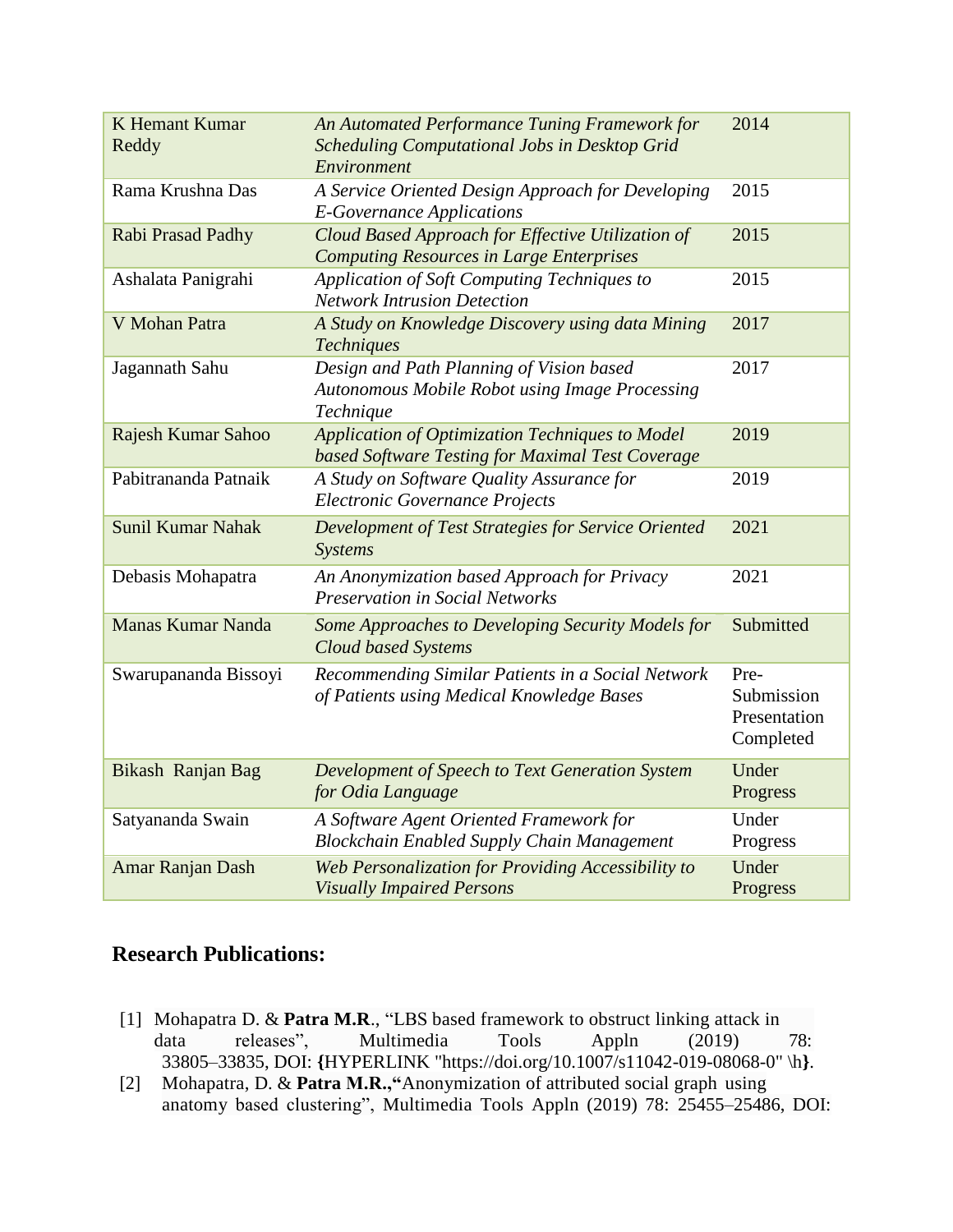**{**[HYPERLINK "https://doi.org/10.1007/s11042-019-07745-4" \h](https://doi.org/10.1007/s11042-019-07745-4)**}**.

- [3] Panigrahi A & **Patra M R**, "Anomaly Based Network Intrusion Detection Using Bayes Net Classifiers", International Journal of Scientific & Technology Research (Scopus), Vol. 8, Issue 9, September 2019, pp. 481 – 485, ISSN 2277-8616.
- [4] Panigrahi A & **Patra M R**, "Intrusion Detection using Rule Learning based Classifiers", International Journal of Applied Engineering Research (Scopus), Vol 14, No. 17 (2019) pp. 3616-3621, ISSN 0973-4562, © Research India Publications, October 2019
- [5] Panigrahi A & **Patra M R**, "Intrusion Detection Using Tree Based Classifiers", International Journal of Computer Trends and Technology, Vol. 68, Issue 2, Feb 2020, pp. 59 – 63, ISSN: 2231-2803
- [6] Mohapatra D. & **Patra M.R.,** "Cluster-Based Anonymization of Assortative Networks". In: Behera H., Nayak J., Naik B., Pelusi D. (eds) Computational Intelligence in Data Mining. Advances in Intelligent Systems and Computing (2020), vol 990. Springer, Singapore, DOI: **{**[HYPERLINK "https://doi.org/10.1007/978-981-](https://doi.org/10.1007/978-981-13-8676-3_60) [13-8676-3\\_60" \h](https://doi.org/10.1007/978-981-13-8676-3_60)**}**
- [7] Mohapatra D. & **Patra M.R.,** "A graph based approach for privacy preservation of citizen data in e-governance applications", DG.O 2019: 433-438, DOI: **{** [HYPERLINK](https://doi.org/10.1145/3325112.3325254)  ["https://doi.org/10.1145/3325112.3325254" \h](https://doi.org/10.1145/3325112.3325254)**}**
- [8] Mohapatra D. & **Patra M.R**., "Rank Consensus between Importance Measures in Hypergraph Model of Social Network", FICTA 2020.
- [9] **M. R. Patra**, D. Mohapatra, "Privacy Preservation of e-Governance Data Using Local Beam Search", ACM Proc. ICEGOV 2018, Galway, Ireland, April 2018.
- [10] **M. R. Patra**, Amar R Dash, "Accessibility of Indian Government Web Portals with respect to WCAG 2.0 and GIGW Guidelines" ACM Proc. ICEGOV 2018, Galway, Ireland, April 2018.
- [11] Amar R Dash, **M. R. Patra**, "Ensuring Quality of Web Portals Through Accessibility Analysis", In the Book: Learner Experience and Usability in Online Education. IGI Global Pub. USA, pp. 194-234, 2018.
- [12] Ashalata Panigrahi, **M. R. Patra**, "Network Intrusion Detection using Neural Network Based Classifiers". International Journal of Computer Trends and Technology (IJCTT) V59(3):121-125, 2018. ISSN:2231-2803.
- [13] Ashalata Panigrahi, **M. R. Patra**, "Fuzzy Rough Set Based Network Intrusion Detection with Wrapper Subset Evaluator", International Journal of Engineering Science Invention (IJESI), Volume 7 (2), pp. 51-57, 2018, ISSN: 2319 – 6726.
- [14] M. Parhi, B. K. Pattanayak, **M. R. Patra**, "An ontology-based cloud infrastructure service discovery and selection system", International Journal of Grid and Utility Computing, InderScience Pub., Vol.9, No.2, pp.108 – 119, 2018.
- [15] M. Parhi, B. K. Pattanayak, **M. R. Patra**, "A multi-agent-based framework for cloud service discovery and selection using ontology", Service Oriented Computing & Applications, Springer London Pub., Volume 12, Issue 2, pp 137–154, June 2018.
- [16] D. Mohapatra, **M. R. Patra**, " **{** [HYPERLINK](https://link.springer.com/article/10.1007/s13278-017-0470-1)  ["https://link.springer.com/article/10.1007/s13278-017-0470-1" \h](https://link.springer.com/article/10.1007/s13278-017-0470-1) **} {** [HYPERLINK](https://link.springer.com/article/10.1007/s13278-017-0470-1)  "https://link.springer.com/article/10.1007/s13278-017-0470-1" \h**}**", Social Network Analysis & Mining (SNAM) Volm. 7 (1) 50:1- 50:13, 2017, Springer.
- [17] D. Mohapatra, **M. R. Patra**, "**{**[HYPERLINK "https://link.springer.com/chapter/10.1007/978-](https://link.springer.com/chapter/10.1007/978-981-10-8055-5_14) [981-10-8055-5\\_14" \h](https://link.springer.com/chapter/10.1007/978-981-10-8055-5_14)**}**", ICCIDM-2017, AISC, vol. 711, Springer, pp. 145-154.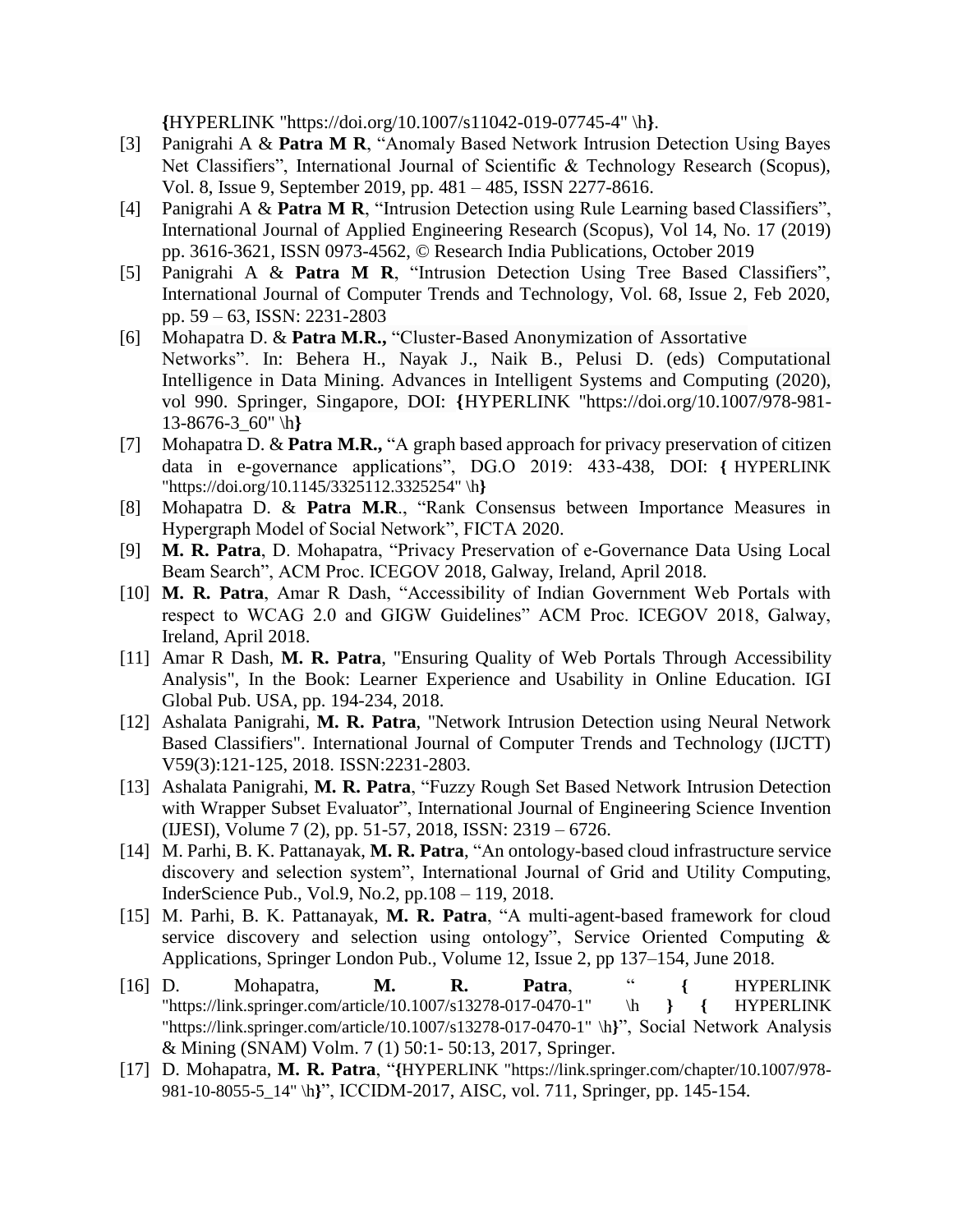- [18] Panigrahi, A and **Patra, M.R**. (2015). An ANN based Approach for Network Intrusion Detection Using Entropy based Attribute Reduction. *International Journal of Network Security and its Applications*, 7(3), 15-29, ISSN: 0974-9330 (Online), 0975-2307(Print), DOI :10.5121/ijnsa.2015.7302.
- [19] Patro, V. M., **Patra, M.R**. (2015). A Novel Approach to Compute Confusion Matrix for Classification of n-Class Attributes with Feature Selection. *Transactions on Machine Learning and Artificial Intelligence*, UK, 3(2), 52-64, ISSN: 2054-7390.
- [20] Patro, V. M., **Patra, M.R**. (2015). Classification of Web Services using Fuzzy Classifiers with Feature Selection and Weighted Average Accuracy. *Transaction on Network and communications*, UK, 3(2), 108-116. ISSN: 2054-7420.
- [21] Patro, V. M., **Patra, M.R**. (2015). Quality Assessment of Web Services using Soft Computing Techniques. *Transactions on Networks and Communications*, UK, 3(1), 59- 68, ISSN: 2054-7420.
- [22] Tripathy, A.K., **Patra, M.R**. (2015). Citizen's Charter Validation. *International Journal of Emerging Technologies in Computational and Applied Sciences*, 223-226, ISSN: 2279-0055.
- [23] Panigrahy, T.P., **Patra, M.R**. (2015). An agent based service oriented model for supply chain management. International Journal of innovations and advancement in computer science, vol. 4, special issue, ISSN 2347-8616.
- [24] Panigrahy, T.P., **Patra, M.R**. (2015). A Service oriented agent based workflow for business process coordination. *International Journal of Applied Engineering Research*, 10(2), 3029-3048, ISSN. 0973-4562.
- [25] Das, T.K., Acharjya, D.P., **Patra, M.R**. (2015). General Characterization of Classifications in Rough set on two universal sets. *Information Resources Management Journal*, 28(2), 1-16, DOI:10.4018/IRMJ.2015040101. Scopus, ISSN: 1040-1628, 1533- 7979.
- [26] Das, T.K., Acharjya, D.P., **Patra, M.R**. (2015). Multi Criterion Decision Making using Intuitionistic Fuzzy Rough Set on Two Universal", International Journal of Intelligent Systems and Applications, 2015, pp 26-33, DOI: 10.5815/ijisa.2015.04.04.
- [27] Satpathy, S., Tripathy, A.K., **Patra, M.R**. (2015). Research Challenges on Web Service Based System Monitoring, *Proceedings of the IEEE Conference*. Dubai: IEEE ISSN: 978-1-4799-8433-6.
- [28] Panigrahi, A., **Patra, M.R**. (2015). An Evolutionary Computation Based Classification Model for Network Intrusion Detection. *Proceedings of the 11th International Conference, ICDCIT 2015*, (pp. 318-324). Bhubaneswar: Springer, ISBN 978-3-319- 14976-9. ACM Digital Library
- [29] Mohapatra, D., **Patra, M.R**. (2015). k-degree Closeness Anonymity: A Centrality Measure Based Approach for Network Anonymization", *Proceedings of the 11th International Conference, ICDCIT 2015*, (pp. 299-310). Bhubaneswar: Springer, ISBN 978-3-319-14976-9. Scopus, ACM Digital Library.
- [30] Parhi, M., Pattanayak, B.K., **Patra, M.R**. (2015). A Multi-agent-Based Framework for Cloud Service Description and Discovery Using Ontology. *Proceedings of the Intelligent Computing, Communication and Devices, ICCD 2014*, 1, (pp. 337-348). Bhubaneswar: Springer. ISBN: 978-81-322-2011-4, ACM Digital Library.
- [31] Bastia, A., Parhi, M., Pattanayak, B.K., **Patra, M.R**. (2015). Service composition using efficient multi-agents in cloud computing environment, *Proceedings of the Intelligent*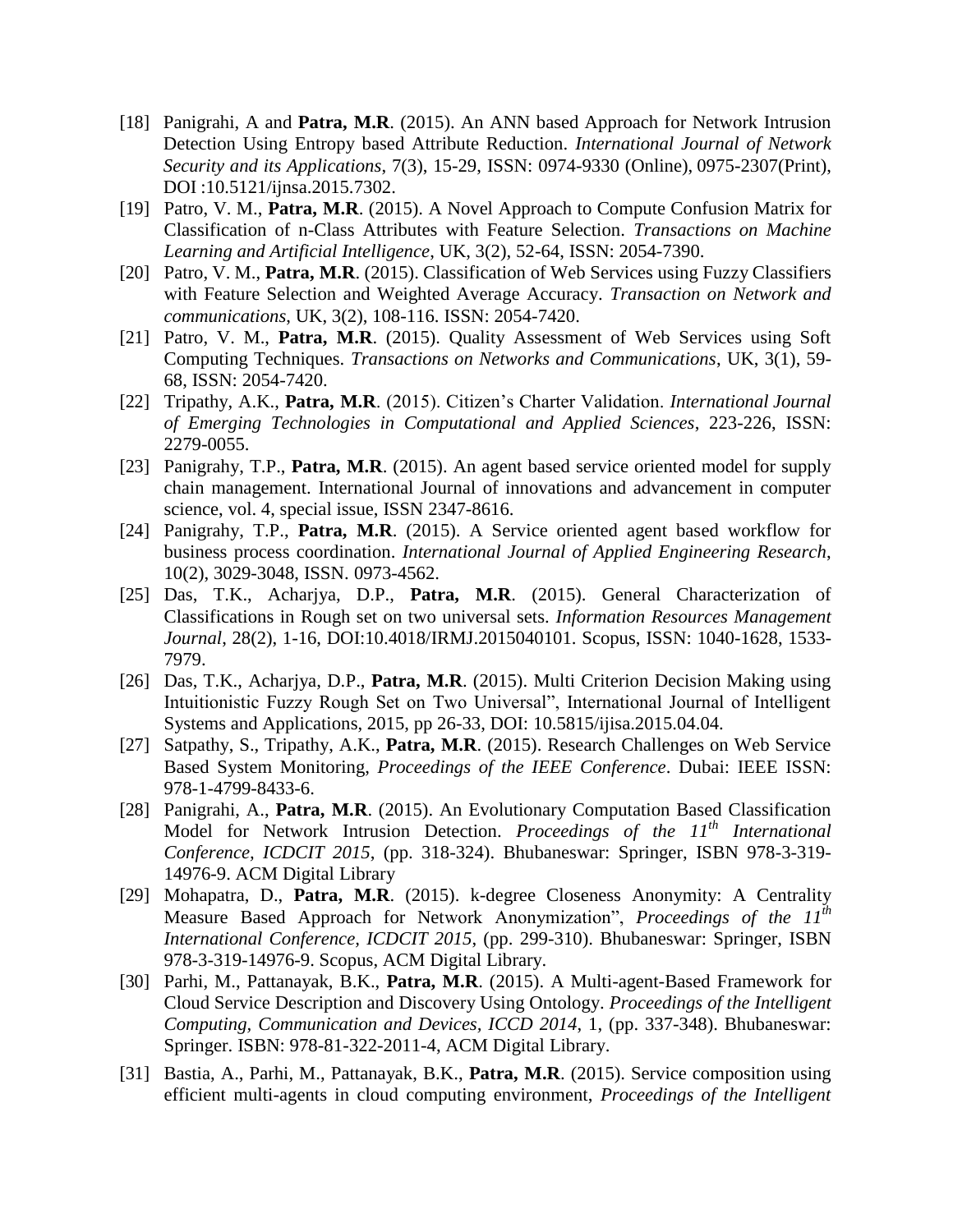*Computing, Communication and Devices, ICCD 2014*, 1, (pp. 357-370), Bhubaneswar: Springer. ISBN: 978-81-322-2011-4. ACM Digital Library.

- [32] **Patra, M.R.**, Dash, A.R., Mishra, P.K. (2014). A Quantitative Analysis of WCAG 2.0 Compliance for Some Indian Web Portals. *International Journal of Computer Science*, *Engineering and Applications*, AIRCC, Australia. 4(1), 9-23. DOI:10.5121/ijcsea.2014 4102. ISSN: 2231-0088.
- [33] Patra, **M.R., Patra**, V.M. (2014). Performance Analysis of Selected Classifiers in User Profiling. *International Journal of Data Mining Techniques and Applications*, 03, 347- 354. ISSN: 2278-2419.
- [34] Patro, V.M., **Patra, M.R**. (2014). Augmenting Weighted Average with Confusion Matrix to Enhance Classification Accuracy. Transactions on Machine Learning and Artificial Intelligence, UK, 2(4), 77-91. ISSN: 2054-7390.
- [35] Panigrahi, A., **Patra, M.R**. (2014). Enhancing the Capability of IDS using Fuzzy Rough Classifier with Genetic Search Feature Reduction. *Transactions on Networks and Communications*, UK, 1-13. ISSN: 2054-7420.
- [36] Panigrahy, T.P., **Patra, M.R**. (2014). An agent based model for cross-enterprise supply chain management. Transactions on Networks and Communications, UK, 2(4), 107-129. ISSN: 2054-7420.
- [37] Parhi, M., Pattanayak, B.K., **Patra, M.R**. (2014). A Multi-Agent-Based Qos-Driven Web Service Discovery and Composition Framework. *ARPN Journal of Engineering and Applied Sciences*, 9(4), 542-553. ISSN 1819-6608.
- [38] Tripathy, A.K., **Patra, M.R**. (2014). Run-Time Monitoring of SLA for WSBS at Application Layer. *International Journal of Software and Web Sciences.* 100-104, ISSN: 2279-0071.
- [39] Satpathy, S., Tripathy, A.K., Pradhan, S.K., **Patra, M.R**. (2014). A Survey and Analysis of Web Service Composition. *International Journal of Software and Web Sciences*. 23- 27. ISSN: 2279-0071.
- [40] **Patra, M.R**., Dash, A.R., Mishra, P.K. (2014). Accessibility Analysis of Government Web Portals of Asian Countries. *Proceedings of the International Conference on Electronic Governance.* ICEGOV-2014, Guimaraes, Portugal: ACM, (pp. 383-386). ISBN: 978-1-60558-611-3. ACM Digital Library.
- [41] Das, T.K., Acharjya, D.P., **Patra, M.R**. (2014). Business Intelligence from Online Product Review - A Rough Set Based Rule Induction Approach. *Proceedings of the International Conference on Contemporary computing and informatics*, Coimbatore: IEEE. (pp. 800-803). DOI: 10.1109/IC3I.2014.7019662.
- [42] Tripathy, A.K., **Patra, M.R**. (2014). Dynamic Web Service Composition with QoS Clustering. *Proceedings of the International Conference on Web Services* (ICWS), India: IEEE, (pp. 678-679). ISBN: 978-1-4799-5053-9.
- [43] Das, T.K., Acharjya, D.P., **Patra, M.R**. (2014). Opinion Mining about a Product by Analyzing Public Tweets in Twitter. *Proceedings of the International Conference on Computer Communication and Informatics.* India: IEEE, (pp. 1-4). ISBN: 978-1-4799- 2353-3.
- [44] Reddy, H.K., **Patra, M.R.,** Roy D.S. (2014). A Comprehensive performance tuning scheduling framework for computational desktop grid. *Proceedings of the International Journal of Grid and Distributed Computing*, 7(1), (pp. 149-168). DOI: 10.14257/ijgdc.2014.7.1.14.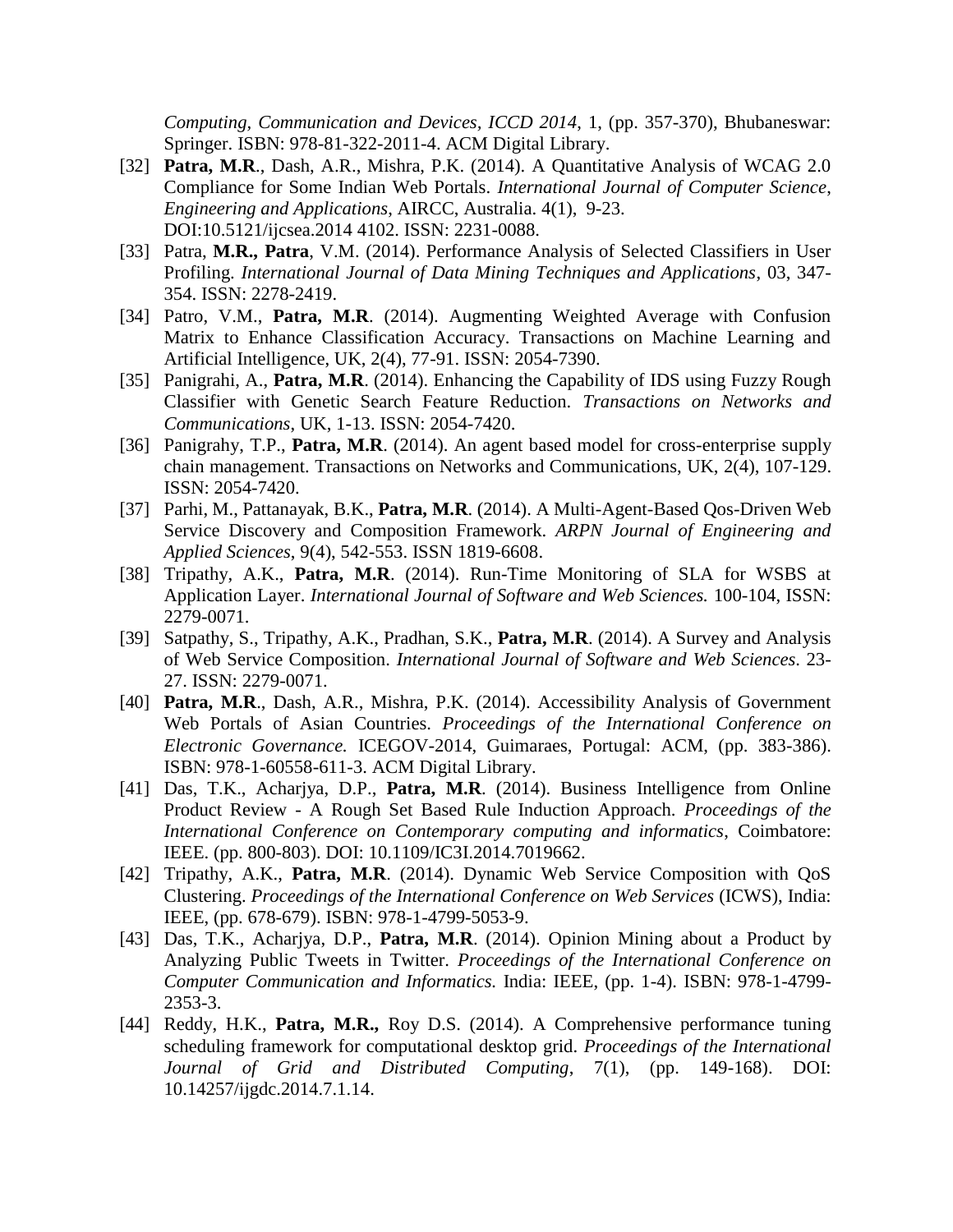- [45] Parhi, M., Pattanayak, B.K., **Patra, M.R**. (2014). An Automated Semantically Enabled Fuzzy Based SLA in Cloud Computing Environment using Multi-Agent System. *Proceedings of the 5th joint International Conference on Swarm, Evolutionary and Memetic Computing* (SEMCCO 2014) & Fuzzy and Neural Computing (FANCCO 2014), India: Springer. Dec. 2014.
- [46] Mohanty, R., Ravi, V., **Patra, M.R**. (2013). Hybrid intelligent systems for predicting software reliability. *Applied Soft Computing*, Elsevier, 13, 189-200. DOI:10.1016/j.asoc.2012.08.015. Elsevier Journal.
- [47] Reddy, H.K., **Patra, M.R.,** Roy D.S. (2013). SLA Constrained Adaptive Scheduling of Parallel Jobs in a Computational Desktop Grid. *International Journal of Computer Applications*. 72(15), 32-36, DOI: 10.5120/12574-9308. ISSN-2250-1797.
- [48] Panigrahy, T.P., **Patra, M.R**. (2013). Agent based cross-organizational workflow for business process management*. International Journal of Computer Engineering*. 5(2), 97- 101.
- [49] Reddy, H.K., **Patra, M.R.,** Roy D.S. (2013). An Automated Performance Tuning Scheduling Framework for Computational Jobs in Desktop Grid. *International Journal of Innovations in Engineering and Technology*, 2(3), 54-6, ISSN: 2319-1058.
- [50] Panigrahi, A., **Patra, M.R.** (2013). A Hybrid Model for Intrusion Detection Using Fuzzy Rough Theory with Feature Reduction. *International Journal of Computer Networks and Security*, Recent Science Publications, 23(2), 1184-191. ISSN: 2051-6878.
- [51] Padhy, R.P., **Patra, M.R.** (2013). Architecture and Design of Affordable and Highly Available Enterprise Cloud Service. *International Journal of Cloud Computing and Services Science*, IAES, 2(2), 85-105. DOI: 10.11591/closer.v2i2.1527. ISSN: 20893337.
- [52] Das, R.K., **Patra, M.R.,** Misro, A.K. (2013). Cloud Immunization and security for e-Governance Applications. *International Journal of Cloud Computing and Services Science*, IAES, 2(3), 204-216. DOI: 10.11591/closer.v2i3.2576, ISSN: 2089-3337.
- [53] Padhy, R.P., **Patra, M.R.** (2013). Managing IT Operations in a Cloud-driven Enterprise: Case Studies", *American Journal of Cloud Computing*, 1(1), 1-18, Article: 201300170.
- [54] Panigrahi, A., **Patra, M.R.** (2013). Performance Evaluation of Classifiers for Network Intrusion Detection. *International Journal of Computer Science and Knowledge Engineering*, Serials Publications. 7(1), 27-39. ISSN : 0973-6735.
- [55] Panigrahi, T. P., **Patra, M.R.** (2013). A service oriented agent based model for interorganizational supply chain management, *International Journal of Engineering Sciences and Emerging Technologies*, 6(2), 162-173. ISSN 2231-6604.
- [56] **Patra, M.R**., Panigrahi, A. (2013). Application of Fuzzy Rough Nearest Neighbor Classifier in Network Intrusion Detection. IEEE Computer Society, India.
- [57] **Patra, M.R.**, Das, R.K. (2013). CeMSE: A cloud enabled model for smart education. *Proceedings of the International Conference on Electronic Governance. ICEGOV-2013*. (pp. 150-153). Seoul: ACM. ISBN: 978-1-4503-2456-4.
- [58] Das, R.K., **Patra, M.R**. (2013). e-governance and digital inclusion: creating smart rural women in India. *Proceedings of the International Conference on Electronic Governance. ICEGOV-2013*. (pp. 144-149). Seoul: ACM. ISBN: 978-1-4503-2456-4.
- [59] **Patra, M.R.,** Panigrahi, A. (2013). Enhancing Performance of Intrusion Detection through Soft Computing Techniques. *Proceedings of the International Symposium on Computational and Business Intelligence,* New Delhi: IEEE. (pp. 44-48). ISBN: 978-0-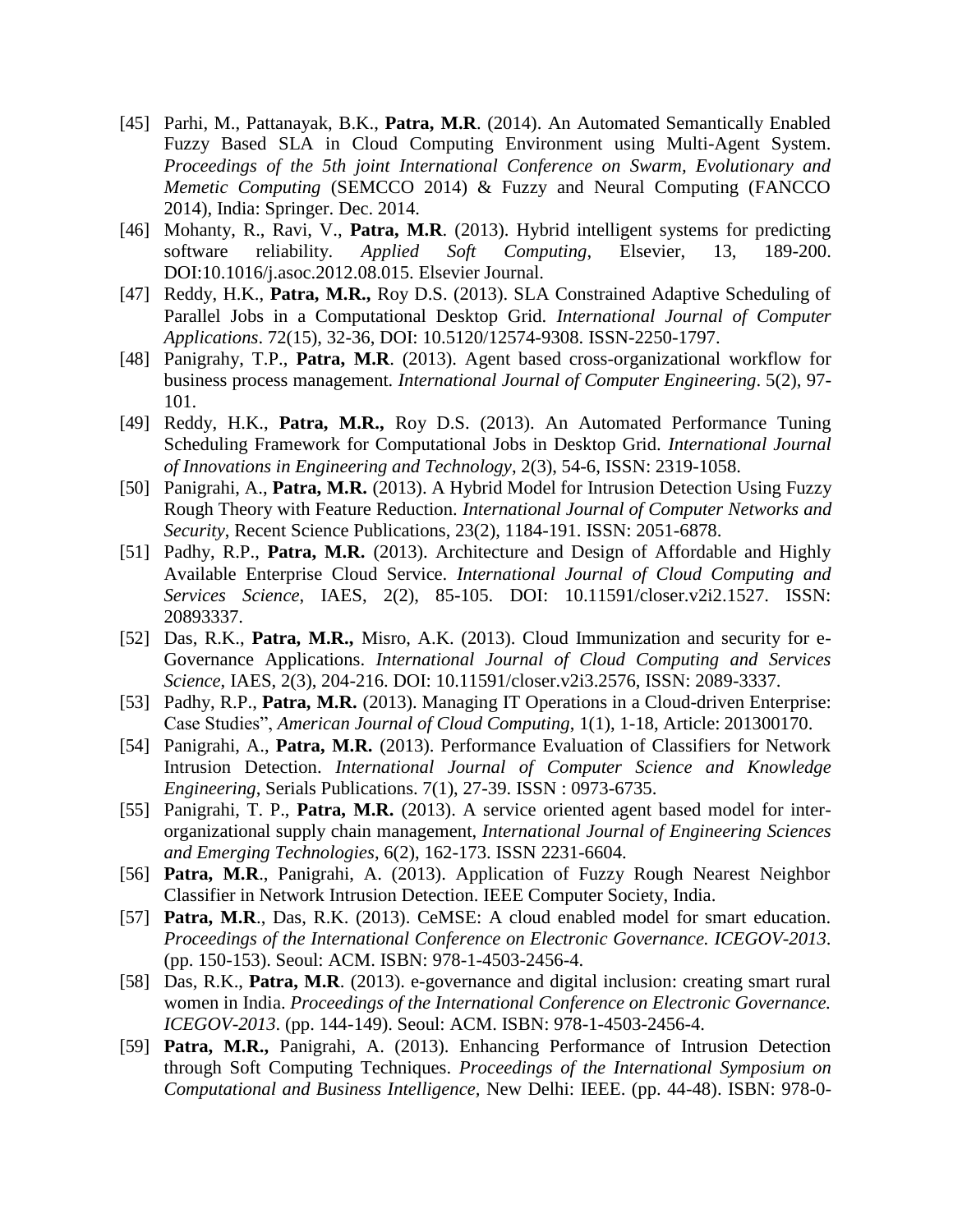7695-5066-4. IEEE Computer Society Digital Library.

- [60] Das, R.K., **Patra, M.R.** (2013). A Service Oriented Design Approach for E-Governance Systems, *International Journal of Information Technology Convergence and Services*  (IJITCS), 3(3), 1-11, ISSN: 22311939.
- [61] Reddy, H.K., **Patra, M. R**., Roy, D.S. (2012). An Adaptive Scheduling Mechanism for Computational Desktop Grid Using GridGain. *Procedia Technology, Elsevier*, 573-578.
- [62] Mohanty, R., Ravi, V., **Patra, M.R.** (2012). Classification of web services using Bayesian network. Journal of software engineering and applications, Scientific Research, 5, 291-296. DOI: 10.4236/jsea.2012.54034.
- [63] Padhy, R.P., **Patra, M.R.** (2012). An Enterprise Cloud Model for Optimizing IT Infrastructure. *International Journal of Cloud Computing and Services Science, IAES*, 1(3), 123-133. DOI: 10.11591/closer.v1i3.777, ISSN: 2089-3337.
- [64] Tripathy, A.K., **Patra, M.R.** (2012). Graph Based Service Selection for Composition and Adaptation. *International Journal of ACM Jordan, The Research Bulletin of Jordan ACM*, 2(2), 83-89.
- [65] Panda, M., Abraham, A., **Patra, M.R.** (2012). Hybrid Intelligent Systems for detecting network intrusions. *Journal of Security and Communication Networks*, DOI: 10.1002/sec.592.
- [66] Tripathy, A.K., **Patra, M. R.,** Pradhan, S.K. (2012). MSL Based Service Based e-Governance Systems Monitoring. *International Journal of ACM*, Jordan, 2(2), 90-101.
- [67] Padhy, R.P., **Patra, M.R.,** Satapathy, S.C. (2012). Design and Implementation of a Cloud based Rural Healthcare Information System Model. UNIASCIT, 2 (1), 149-157, ISSN 2250-0987.
- [68] Padhy, R.P., **Patra, M.R.,** Satapathy, S.C. (2012). WINDOWS AZURE PasS Cloud: An overview. International Journal of Computer Applications. 1(2), 109-123, ISSN 2250- 1797. ISSN-2250-1797.
- [69] Rama Rao, K. V. S. N., **Patra, M.R.** (2012). A Service Oriented Modeling and Analysis for Building Intrusion Detection Systems. *Proceedings of the 4th International Conference ObCom 2011*, (pp. 661-670). ISBN: 978-3-642-29218-7.
- [70] Reddy, H.K., **Patra, M. R.,** Roy, D.S. (2012). A Hierarchical load balancing algorithm for efficient job scheduling in a computational grid testbed. *Proceedings of the International Conference on In Recent Advances in Information Technology (RAIT).* (pp. 363-368). IEEE.
- [71] Reddy, H.K., **Patra, M. R.,** Roy, D.S. (2012). Adaptive execution and performance tuning of parallel jobs in computational desktop grid using GridGain. *Proceedings of the 2nd IEEE International Conference on In Parallel Distributed and Grid Computing (PDGC)*. (pp. 199-204). IEEE, 978-1-4673-2925-5/12.
- [72] Reddy, H.K., **Patra, M. R.,** Roy, D.S. (2012). An adaptive scheduling mechanism for computational desktop grid using Grid-Gain. *Proceedings of the 2nd International Conference on Computer, Communication, Control and Information Technology (C3IT-2012)*. (pp. 573-578). Elsevier. doi:10.1016/j.protcy.2012.05.091.
- [73] **Patra, M. R.,** Das. R.K., Padhy, R.P. (2012). CRHIS: cloud based rural healthcare information system. *Proceedings of the 6th International Conference on Theory and Practice of Electronic Governance (ICEGOV).* (pp. 402-405) New York: ACM. ISBN: 978-1-4503-1200-4.
- [74] Das, R.K., **Patra, M.R.** (2012). Quality assurance model for e-governance projects: A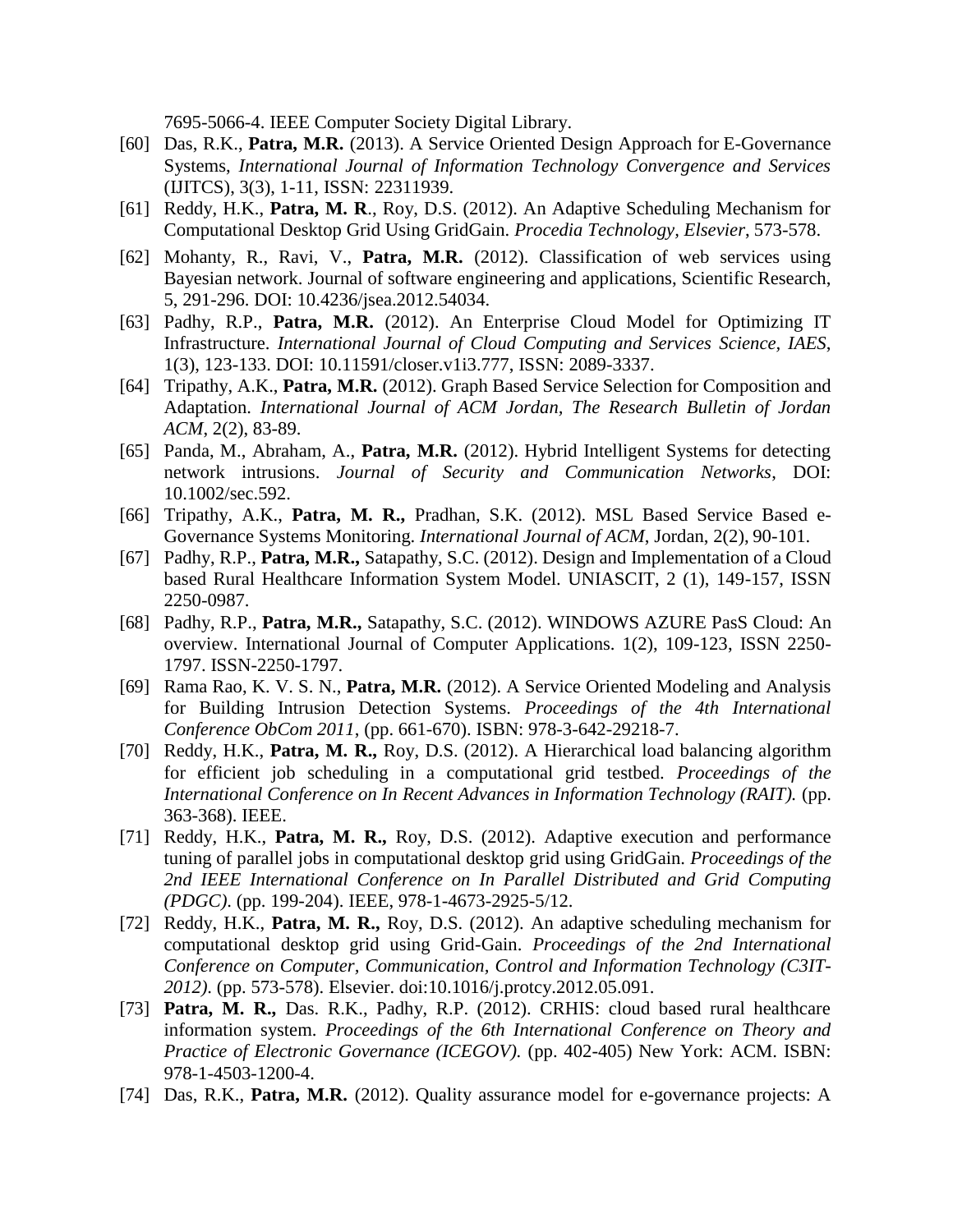case study on e-counseling", *Proceedings of the 6th International Conference on Theory and Practice of Electronic Governance (ICEGOV).* (pp. 502-503) New York: ACM. ISBN: 978-1-4503-1200-4.

- [75] Padhy, R.P., **Patra, M.R.,** Satapathy, S.C. (2011). X-as-a-Service: Cloud Computing with Google App Engine, Amazon Web Services, Microsoft Azure and Force.com, *International Journal of Computer Science and Telecommunication*, 2, 8-16.
- [76] Rama Rao, K.V.S.N., **Patra, M. R.** (2012). Service Oriented Modeling and Analysis for building Intrusion Detection Systems. *Proceedings of the International Conf. on Recent Trends in Computing, Communication and Information Technologies*, (pp. 661-670). Springer. (LNCS), CCIS 269, DOI: 10.1007/978-3-642-29219-4\_75, ISBN: 978-3-642- 29218-7.
- [77] Padhy, R.P., **Patra, M.R.** (2012). Evolution of Cloud Computing and Enabling Technologies, *International Journal of Cloud Computing and Services Science* (IJ-CLOSER), 1(4), 182-198.
- [78] Padhy, R.P., **Patra, M.R**., Satapathy, S.C. (2012). Cloud Computing: Security Issues and Research Challenges, *International Journal of Computer Science and Information Technology & Security* (IJCSITS), 1(2), 136-146, ISSN: 2249-9555 (Online), 2250-1355 (Print).
- [79] Panda, M., Abraham, A., **Patra, M.R.** (2012). A Hybrid Intelligent Approach for Network Intrusion Detection, *International Conference on Communication Technology and System Design, Journal Procedia Engineering*, 30, 1-9, Elsevier, doi:10.1016/j.proeng.2012.01.827.
- [80] Mohanty, R., Ravi, V., **Patra, M.R.** (2010). Application of fuzzy multi attribute decision making analysis to rank web services, International Conference on *Computer Information Systems and Industrial Management Applications* (CISIM), 398-403,IEEE.
- [81] Tripathy, A.K., **Patra, M.R.** (2011). Modeling and monitoring SLA for service based systems, *Proceedings of the 2011 International Conference on Intelligent Semantic Web-Services and Applications*, 10, ACM, doi: **{** [HYPERLINK](http://dx.doi.org/10.1145/1980822.1980832)  ["http://dx.doi.org/10.1145/1980822.1980832" \h](http://dx.doi.org/10.1145/1980822.1980832)**}**, ACM Digital Library.
- [82] Tripathy, A.K., **Patra, M.R.** (2011). Automating WS-Agreement Monitoring*. International Journal of ACM*, II, 99-113.
- [83] Tripathy, A.K., **Patra, M.R.** (2011). Cost Effective, Requirement Oriented, Web Service Composition and Adaptation. *International Journal on Recent Trends in Engineering and Technology*, 5(1), 95-98. ISSN:2158-5563, ACEEE Journal.
- [84] Panda, M., Abraham, A., Das, S., **Patra, M.R.** (2011). Network intrusion detection system: A machine learning approach. *Intelligent Decision Technologies*, 347-356, DOI: 10.3233/IDT-2011-0117 ISSN: 1875-8843, 18724981.
- [85] Tripathy, A.K., **Patra, M.R.** (2011). Service Based System Monitoring Framework. *International Journal of Computer Information Systems and Industrial Management Applications*, USA. 3, 924-931. ISSN 2150-7988.
- [86] Rama Rao, K.V.S.N., Prudhvi, P., **Patra, M.R.** (2011). Process Orchestration for Intrusion Detection System based on SOA and Event Driven Architecture Principles. *International Journal of Computer Science & Emerging Technologies*. 110-124. E-ISSN: 2044-6004.
- [87] Panda, M., **Patra, M.R.** (2009). Data Mining Techniques for Network Intrusion Detection – A Survey. *ACCST Research Journal*. VII (1). ISSN: 0972-7779.
- [88] Panda, M., **Patra, M.R.** (2009). Detecting Network Intrusions- A Clustering Approach.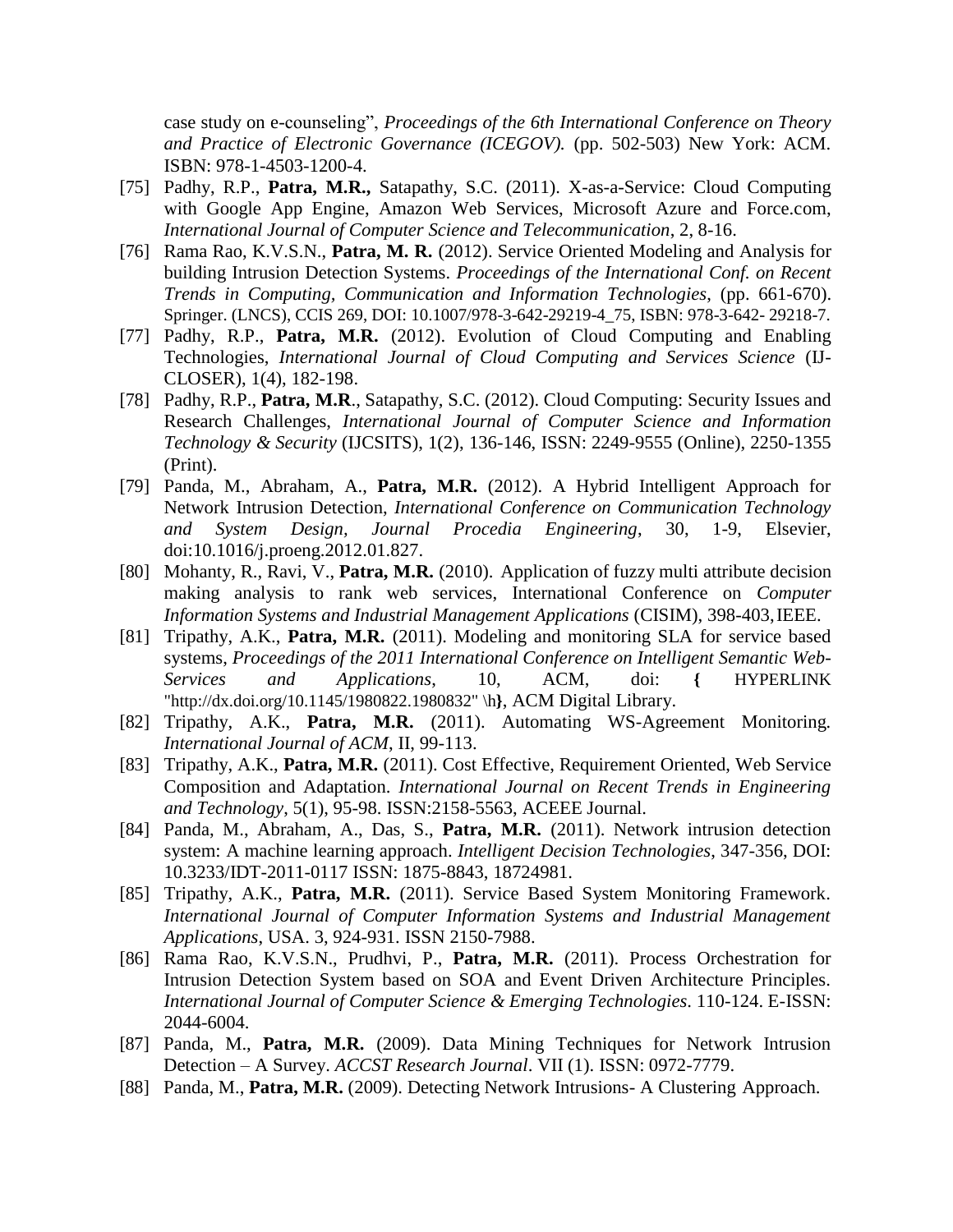International Journal of Secure Digital Information Age, 1 (2), 1-6. ISSN: 0975-1823.

- [89] Das, R.K., **Patra, M. R.** (2011). Citizen participation in rural e-governance: A case study in the Indian context, *Proceedings of the International Conference on Electronic Governance*. ICEGOV 2011. (pp. 325-328). Tallin, Estonia: ACM DOI: 10.1145/2072069.2072129, ISBN: 978-1-4503-0746-8.
- [90] Rama Rao, K.V.S.N., **Patra, M.R.** (2011). Implementation Approach of a SOA based Intrusion Detection System. *Proceedings of the World Congress on Information and Communication Technologies* (WICT), (pp. 996-1001). ISBN: 978-1-4673-0127-5.
- [91] Tripathy, A.K., **Patra, M.R.** (2011). Modeling and monitoring SLA for service based systems. *Proceedings of the International conference on Intelligent Semantic Web-Services and Applications* (ISWSA) 10, (pp. 60-65). DOI: 10.1145/1980822.1980832 ISBN: 978-1-4503-0474-0.
- [92] **Patra, M.R.,** Tripathy, A.K. (2011). Monitoring of service based e-governance systems. *Proceedings of the International Conference on Electronic Governance*. ICEGOV 2011. (pp. 353-354). Tallin, Estonia: ACM DOI: 10.1145/2072069.2072129, ISBN: 978-1- 4503-0746-8.
- [93] Padhy, R.P., **Patra, M.R.** (2011). RDBMS to NoSQL: Reviewing Some Next-Generation Non-Relational Databases, *International Journal of Advanced Engineering Science and Technologies* (IJAEST), 11(1), 15-30, ISSN: 2319-1120.
- [94] Das, R.K., **Patra, M. R.** (2010). e-Grama: A tool for capacity building and bridging the digital divide in rural India. *International Journal Electronic Governance*. 3(4), 414- 423. DOI: 10.1504/IJEG.2010.038609 ISSN: 1742-7517. (Elsevier).
- [95] Mohanty, R., Ravi, V., **Patra, M. R.** (2010). The application of intelligent and softcomputing techniques to software engineering problems: A Review*. International Journal of Information and Decision Sciences*, 2(3), 233-272, DOI: 10.1504/IJIDS.2010.03345 ISSN: 1756-7025. Scopus (Elsevier).
- [96] Mohanty, R., Ravi, V., **Patra, M. R.** (2010). Web-services classification using intelligent techniques. *Expert Systems with Applications*. 37(7), 5484-5490, DOI: 10.1016/j.eswa.2010.02.063. Elsevier.
- [97] Das, R.K., **Patra, M. R.** (2010). An e-governance project monitoring initiative in India: A case study of e-procurement. *Proceedings of the 4th International Conference on Electronic Governance*. ICEGOV-2010, (pp. 389-390). Bejing: ACM. ISBN: 978-1- 4503-0058-2 DOI: 10.1145/1930321.1930410.
- [98] Tripathy, A.K., **Patra, M.R.** (2010). An event based, non-intrusive monitoring framework for web service based systems. *Proceedings of the International Conference on Computer Information Systems and Industrial Management Applications* (CISIM), (pp. 547-552). IEEE. ISBN:978-1-4244-7817-0.
- [99] Panda, M., Abraham, A., **Patra, M. R.** (2010). Discriminative multinomial Naïve Bayes for network intrusion detection*, Proceedings of the 6th International Conference on Information Assurance and Security* (IAS). (pp. 05-10). ISBN: 978-1-4244-7407-3.
- [100] Das, R.K., **Patra, M. R.** (2010). Integrating WebGIS with service oriented rural information grid: experience sharing. *Proceedings of the 4th International Conference on Electronic Governance*. ICEGOV-20104. (pp. 161-166). Bejing: ACM. DOI: 10.1145/1930321.1930355 ISBN: 978-1-4503-0058-2.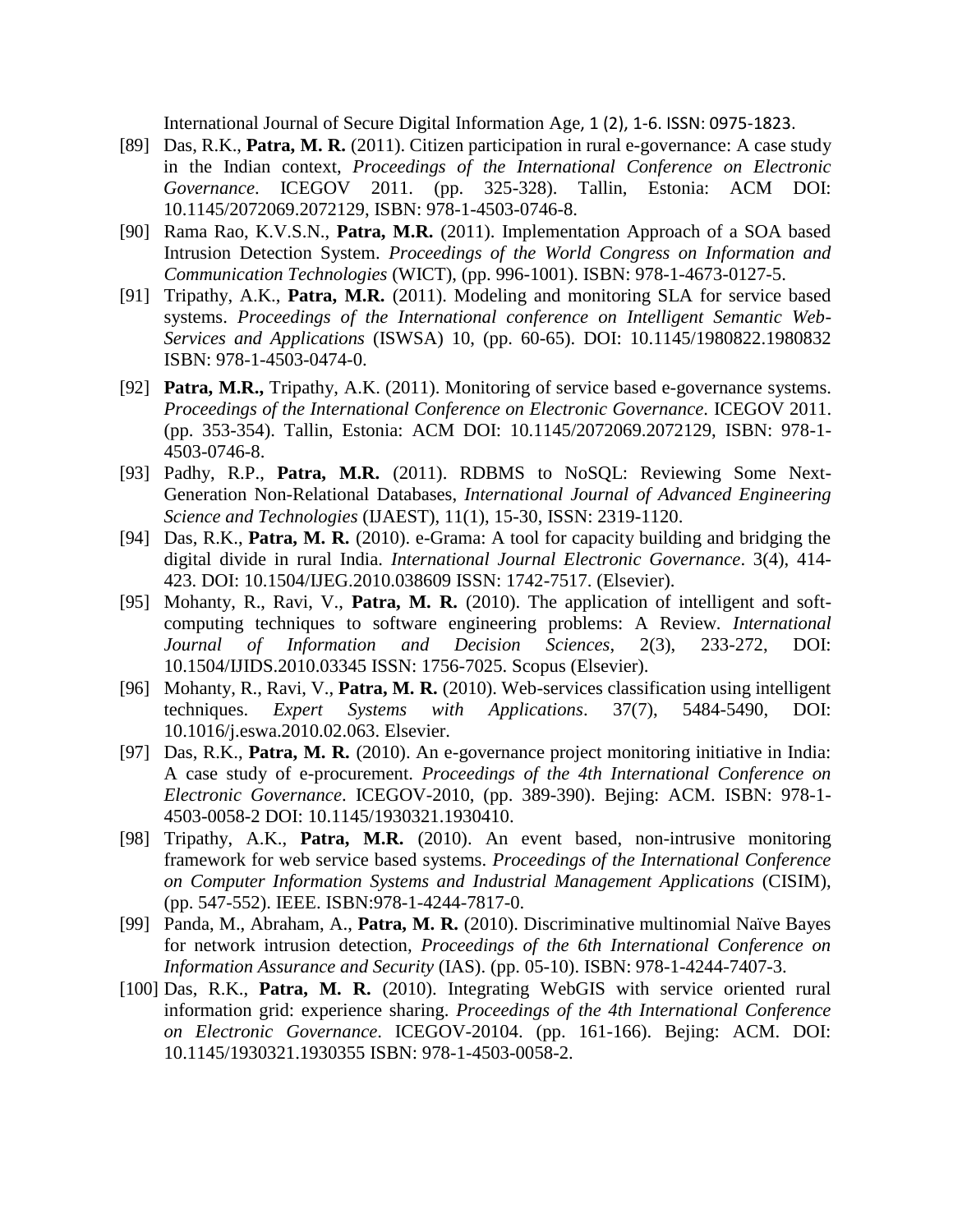#### **Books:**

- [101] Panda, M., **Patra, M.R.** (2014). Soft Computing: Concepts and Techniques, India: University Science Press. ISBN: 978-93-81159-66-8.
- [102] Panda, M., Dehuri, S., **Patra, M.R.** (2015). **{** [HYPERLINK](http://www.narosa.com/books_display.asp?catgcode=978-81-8487-442-6)  ["http://www.narosa.com/books\\_display.asp?catgcode=978-81-8487-442-6" \h](http://www.narosa.com/books_display.asp?catgcode=978-81-8487-442-6) **}** Theory and Practice. India: Narosa Publishing. ISBN: 978-81-8487-442-6.

#### **Book Chapters**

- [103] Panda, M., **Patra, M.R.** (2014). Characterizing intelligent intrusion detection and prevention systems using data mining, *In the book: Advance in secure computing, internet services and applications*, IGI Global, USA, 89-102. ISBN 978-1-466-4940-8.
- [104] Panda, M., **Patra, M.R.** (2013). Building Recommender Systems for network intrusion detection using intrusion decision technologies, *In the book: Intelligent techniques in Recommendation systems*, IGI Global, USA, 49-62. ISBN: 978-1-4666-2542-6.
- [105] Panda, M., Abraham, A., Dehuri, S., **Patra, M.R.** (2012). Performance Evaluation of Social Network using data mining techniques, *In the book: Computational Social network: Mining and Visualization*, London: Springer-Verlag. DOI 10.1007/978-1-4471- 4054-2-2.
- [106] Mohanty, R. Ravi, V., **Patra, M.R.** (2011). Application of Machine Learning Techniques to Predict Software Reliability, *In the book: Machine Learning: Concepts, Methodologies, Tools and Applications*, IGI Global, USA, 354-370. ISBN: 978-1-60960- 820-0.
- [107] Panda, M., **Patra, M.R.** (2010). Mining Knowledge from Network Intrusion Data using Data Mining Techniques, *In the book: Knowledge Mining using Intelligent Agents*, Imperial College Press, London, 161-200. ISBN:978-1-84816-386-7.

| <b>Position Held</b>                         | <b>Period</b> |
|----------------------------------------------|---------------|
| Director, BPCC Computer Centre               | 2012-2018     |
| Director, Human Resource Development Centre  | 2018-2020     |
| Director, Internal quality Assurance Cell    | 2020 onwards  |
| Head, Department of Computer Science         | 2019 onwards  |
| Chairman, Board of Studies, Computer Science | 2019 onwards  |
| Dean, Faculty of Science & Technology        | 2021 onwards  |

#### **University Administration:**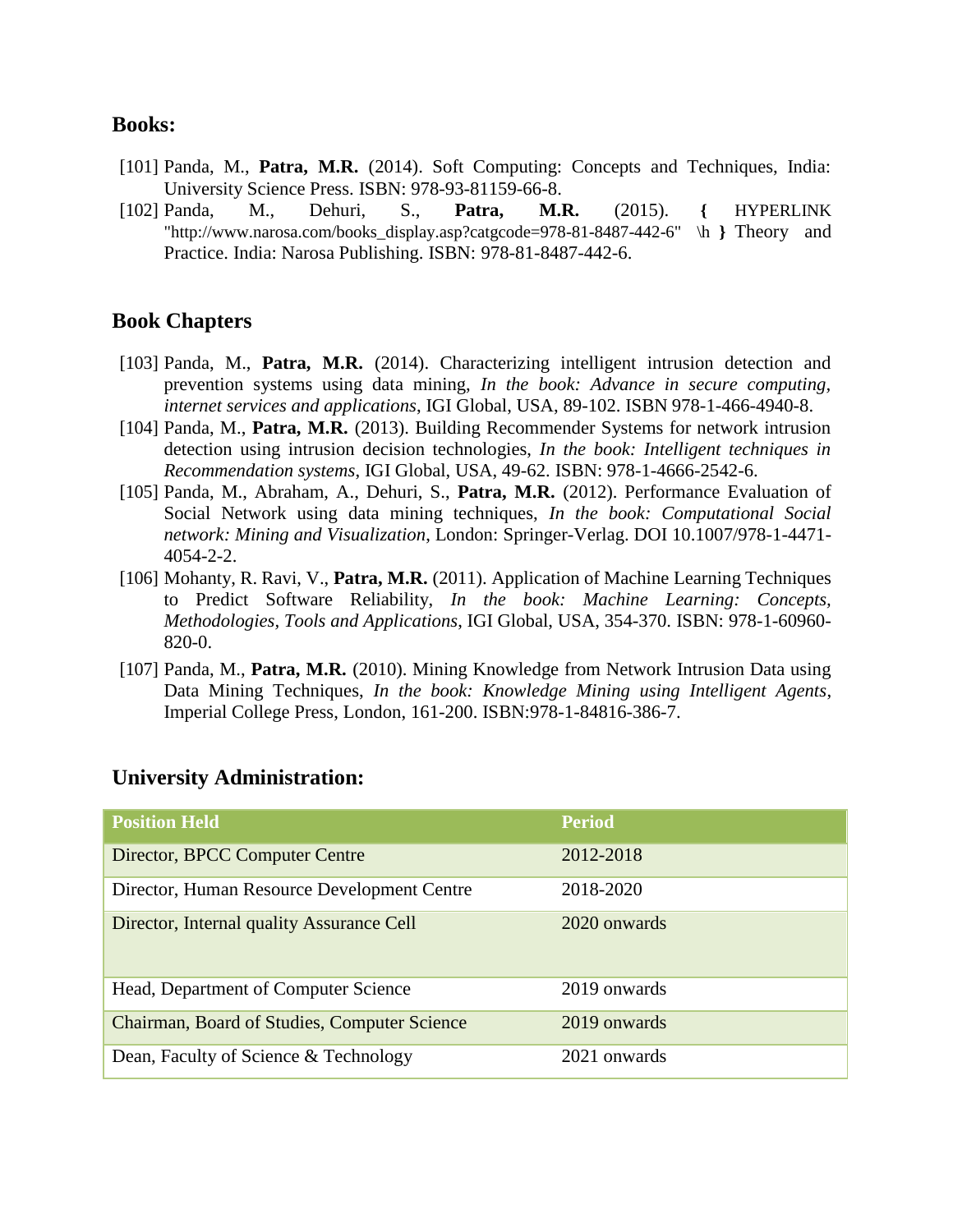# **Member of Committees in University and outside:**

| <b>Committee</b>                          | <b>Institution</b>                   |
|-------------------------------------------|--------------------------------------|
| <b>Regulation Committee</b>               | <b>Berhampur University</b>          |
| Academic Council                          | Berhampur University                 |
| <b>Admission Committee</b>                | <b>Berhampur University</b>          |
| Board of Studies, Computer Science        | <b>Berhampur University</b>          |
| Board of Studies, Computer Science        | <b>Central University Koraput</b>    |
| Board of Studies, Computer Science        | <b>KIIT University</b>               |
| Board of Studies, Computer Science        | <b>Khallikote Autonomous College</b> |
| Board of Studies, Computer Science & Engg | NIST, Berhampur                      |

# **Conferences Attended Abroad:**

| <b>Name of the Event</b>                                                                                                                                                                              | <b>Purpose of Visit</b> |  |  |  |
|-------------------------------------------------------------------------------------------------------------------------------------------------------------------------------------------------------|-------------------------|--|--|--|
| 10 <sup>th</sup> International Conference on Theory & Practice of Electronic Governance Presented a paper                                                                                             |                         |  |  |  |
| (ICEGOV 2018), University of Ireland & UNU-EGov, Ireland, April 4-6, 2018                                                                                                                             |                         |  |  |  |
| $8^{\sf th}$<br>International Conference on Theory & Practice of Electronic Governance<br>(ICEGOV 2014), Guimaraes, Portugal, Oct 27-30, 2014                                                         | Presented a paper       |  |  |  |
| $7^{\text{th}}$<br>International Conference on Theory & Practice of Electronic Governance Presented a paper<br>(ICEGOV 2013), Seoul, Korea, Oct 22-25, 2013                                           |                         |  |  |  |
| $6^{\text{th}}$<br>International Conference on Theory & Practice of Electronic Governance<br>(ICEGOV 2012), Albany, New York, USA, Oct 22-25, 2012                                                    | Presented a paper       |  |  |  |
| International Workshop on Challenges and Prospects of E-Government: Legal<br><b>Invited Talk</b><br>Framework, Information Management and Citizen Participation, Shanghai, China,<br>June 13-14, 2012 |                         |  |  |  |
| $5^{\text{th}}$<br>International Conference on Theory & Practice of Electronic Governance<br>(ICEGOV 2011), Tallinn, Estonia, Sept 26-29, 2011                                                        | Presented a paper       |  |  |  |
| 4 <sup>th</sup> International Conference on Theory & Practice of Electronic Governance Presented a paper<br>(ICEGOV 2010), Beijing, China, Oct 25-28, 2010                                            |                         |  |  |  |
| International Conference on Neural Information Processing (ICONIP 2009),<br><b>Bangkok, Dec 1-5, 2009</b>                                                                                             | Presented a paper       |  |  |  |
| 2 <sup>nd</sup> International Conference on Theory & Practice of Electronic Governance<br>(ICEGOV 2008), Cairo, Egypt, Dec 1-4, 2008                                                                  | Presented a paper       |  |  |  |
| $1^{st}$<br>International Conference on Theory & Practice of Electronic Governance<br>(ICEGOV 2007), Macao, Dec 10-13, 2007                                                                           | Presented a paper       |  |  |  |